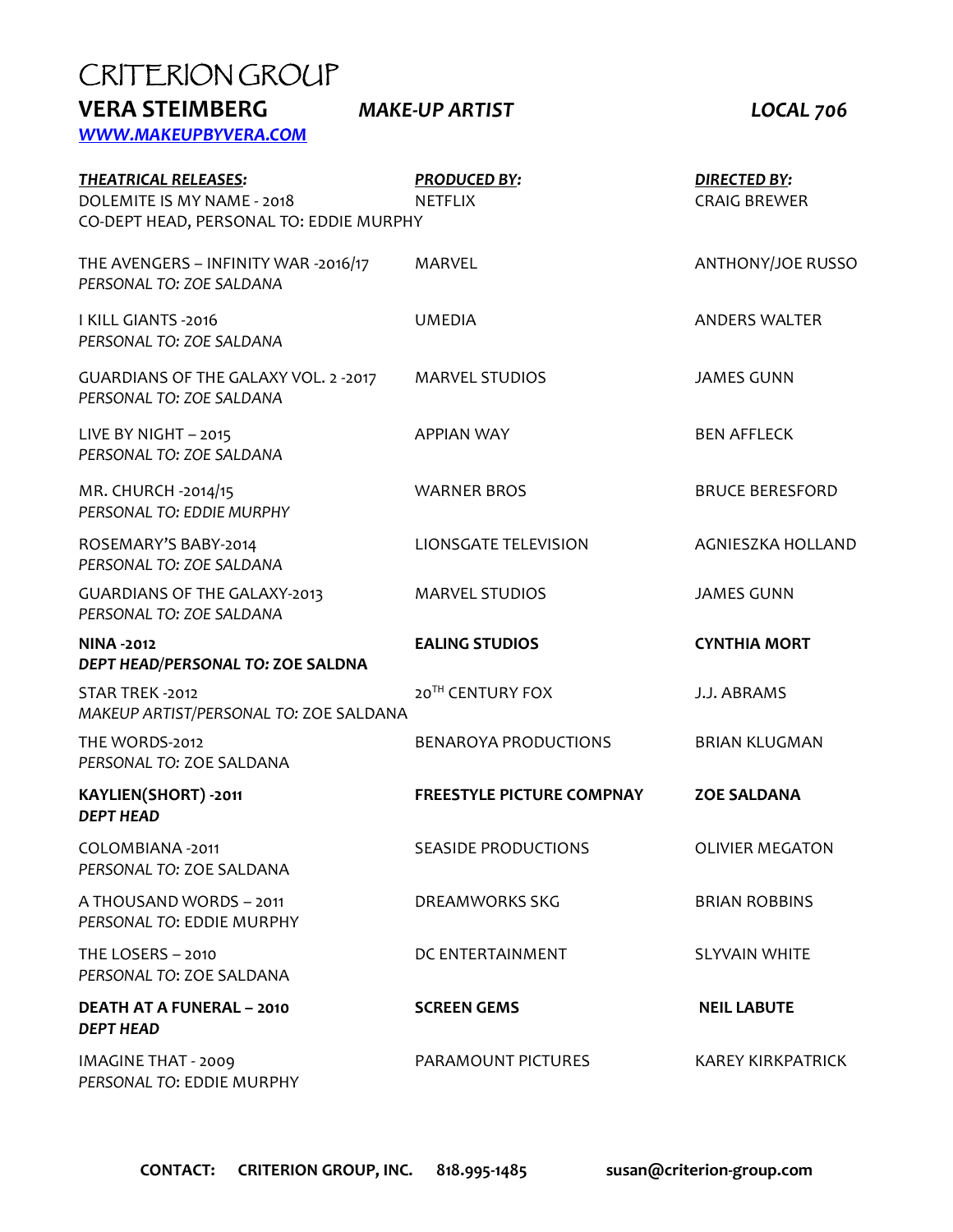# CRITERION GROUP

| (STEIMBERG CONT.)<br><b>THEATRICAL RELEASES:</b><br>MEET DAVE $-$ 2008<br>PERSONAL TO: EDDIE MURPHY                                                               | <b>PRODUCED BY:</b><br>20TH CENTURY FOX FILM                                                           | <b>DIRECTED BY:</b><br><b>BRIAN ROBBINS</b>                                                                                 |
|-------------------------------------------------------------------------------------------------------------------------------------------------------------------|--------------------------------------------------------------------------------------------------------|-----------------------------------------------------------------------------------------------------------------------------|
| NORBIT-2007<br>PERSONAL TO: EDDIE MURPHY                                                                                                                          | DREAMWORKS SKG                                                                                         | <b>BRIAN ROBBINS</b>                                                                                                        |
| DREAMGIRLS - 2006<br>PERSONAL TO: EDDIE MURPHY                                                                                                                    | DREAMWORKS SKG                                                                                         | <b>BILL CONDON</b>                                                                                                          |
| <b>STICK IT - 2006</b><br><b>KEY MAKE-UP</b>                                                                                                                      | SPYGLASS ENTERTAINMENT                                                                                 | <b>JESSICA BENDINGER</b>                                                                                                    |
| FLIGHT PLAN - 2005<br><b>KEY MAKE-UP</b>                                                                                                                          | <b>TOUCHSTONE PICTURES</b>                                                                             | <b>ROBERT SCHWENTKE</b>                                                                                                     |
| PRINCESS DIARIES 2 - 2005<br><b>MAKE-UP ARTIST</b>                                                                                                                | <b>WALT DISNEY PICTURES</b>                                                                            | <b>GARRY MARSHALL</b>                                                                                                       |
| THE HAUNTED MANSION - 2003<br>PERSONAL TO: EDDIE MURPHY                                                                                                           | <b>WALT DISNEY PICTURES</b>                                                                            | <b>ROB MINKOFF</b>                                                                                                          |
| DADDY DAY CARE - 2003<br>PERSONAL TO: EDDIE MURPHY                                                                                                                | <b>REVOLUTION STUDIOS</b>                                                                              | <b>STEVE CARR</b>                                                                                                           |
| $I$ SPY - 2002<br>PERSONAL TO: EDDIE MURPHY                                                                                                                       | COLUMBIA PICTURES CORP.                                                                                | <b>BETTY THOMAS</b>                                                                                                         |
| SHOWTIME - 2002<br>PERSONAL TO: EDDIE MURPHY                                                                                                                      | <b>MATERIAL</b>                                                                                        | <b>TOM DEY</b>                                                                                                              |
| DUTY DATING - 2002<br><b>DEPT HEAD</b>                                                                                                                            | ORCHARD ENTERTAINMENT                                                                                  | <b>CHERRY NORRIS</b>                                                                                                        |
| THE ADVENTURES OF PLUTO NASH - 2002<br>PERSONAL TO: EDDIE MURPHY                                                                                                  | <b>CASTLE ROCK ENTERTAINMENT</b>                                                                       | RON UNDERWOOD                                                                                                               |
| DR. DOOLITTLE 2 - 2001<br>PERSONAL TO: EDDIE MURPHY                                                                                                               | 20 <sup>TH</sup> CENTURY FOX FILM                                                                      | <b>STEVE CARR</b>                                                                                                           |
| PLANET OF THE APES - 2001<br>SPECIAL EFFECTS MAKE-UP                                                                                                              | 20 <sup>TH</sup> CENTURY FOX FILM                                                                      | <b>TIM BURTON</b>                                                                                                           |
| NUTTY PROFESSOR II - 2000<br>PERSONAL TO: EDDIE MURPHY                                                                                                            | UNIVERSAL PICTURES                                                                                     | PETER SEGAL                                                                                                                 |
| TUESDAYS WITH MORRIE - 1999                                                                                                                                       | <b>HARPO PRODUCTIONS</b>                                                                               | <b>MICK JACKSON</b>                                                                                                         |
| <b>TELEVISION:</b><br>THE KOMINSKY METHOD - 2018<br>BEVERLY HILLS COP (PILOT)-2013<br>ER - SEASON FINALE-2009<br>MEDIUM (PILOT) - 2005<br>PEPPER DENNIS - (PILOT) | <b>PRODUCED BY:</b><br><b>CHUCK LORRE</b><br><b>CBS</b><br><b>JOHN WELLS</b><br>NBC/PICTUREMAKER PRODS | <b>CREDITED FOR:</b><br><b>KEY MAKE-UP</b><br>PERSONAL: E. MURPHY<br>ADDITIONAL<br><b>KEY MAKE-UP</b><br><b>KEY MAKE-UP</b> |
|                                                                                                                                                                   |                                                                                                        |                                                                                                                             |